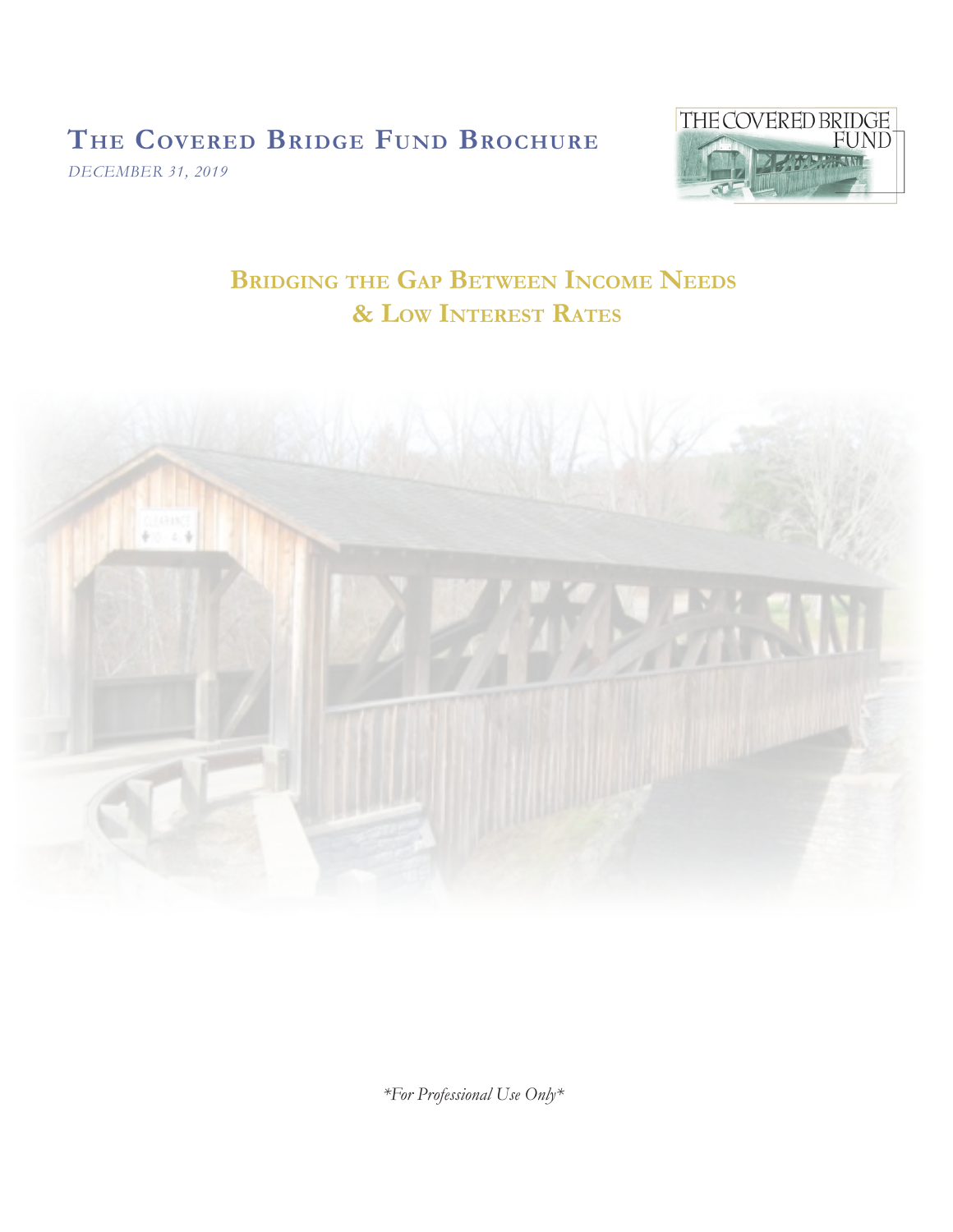# **Fixed Income Portfolio**

Adding The Covered Bridge Fund to a fixed income portfolio could have **increased return with similar risk** compared to the BofA Merrill Lynch 1-10 yr Govt/Corp Index.



|                                          | $Index +$<br><b>TCBIX</b> | $Index +$<br><b>TCBAX</b> | <b>BofA</b> |
|------------------------------------------|---------------------------|---------------------------|-------------|
| <b>Annualized Total</b><br><b>Return</b> | 3.66%                     | $3.60\%$                  | 2.64%       |
| Avg Monthly Total<br><b>Return</b>       | $0.30\%$                  | $0.30\%$                  | $0.22\%$    |
| Standard Deviation<br>of Returns         | 0.64%                     | 0.64%                     | $0.61\%$    |
| Sharp Ratio                              | 2.605                     | 2.512                     | 1.056       |

*The Index used was selected as it is a broad representation of the fixed in- come market. The examples above are short to intermediate bond portfolios.*

## **Equity Portfolio**

Adding The Covered Bridge Fund to an equity portfolio could have provided **REDUCED RISK WITH SLIGHTLY LOWER RETURN** compared to the S&P 500.



|                                  | $S\&P 500 +$<br><b>TCBIX</b> | $S\&P 500+$<br><b>TCBAX</b> | S&P 500  |
|----------------------------------|------------------------------|-----------------------------|----------|
| Annualized Total<br>Return       | 11.99%                       | $11.94\%$                   | 13.16%   |
| Avg Monthly Total<br>Return      | $1.00\%$                     | $0.99\%$                    | $1.09\%$ |
| Standard Deviation<br>of Returns | $3.09\%$                     | $3.09\%$                    | $3.23\%$ |
| Sharp Ratio                      | 3.237                        | 3.214                       | 3.455    |

*The index was selected as it is a broad representation of the eq- uity market. The examples above are large cap equity portfolios.*

# **Balanced Portfolio**

Adding The Covered Bridge Fund to a balanced portfolio could have provided **similar return with similar risk** compared a 50/50 blend of S&P 500 & BofA Merrill Lynch 1-10 yr Govt/Corp Index.



Past performance is not indicative of future results. Investors cannot directly invest in an index and unmanaged index returns do not reflect any fees, expenses or sales charges. The data shown is<br>for information purposes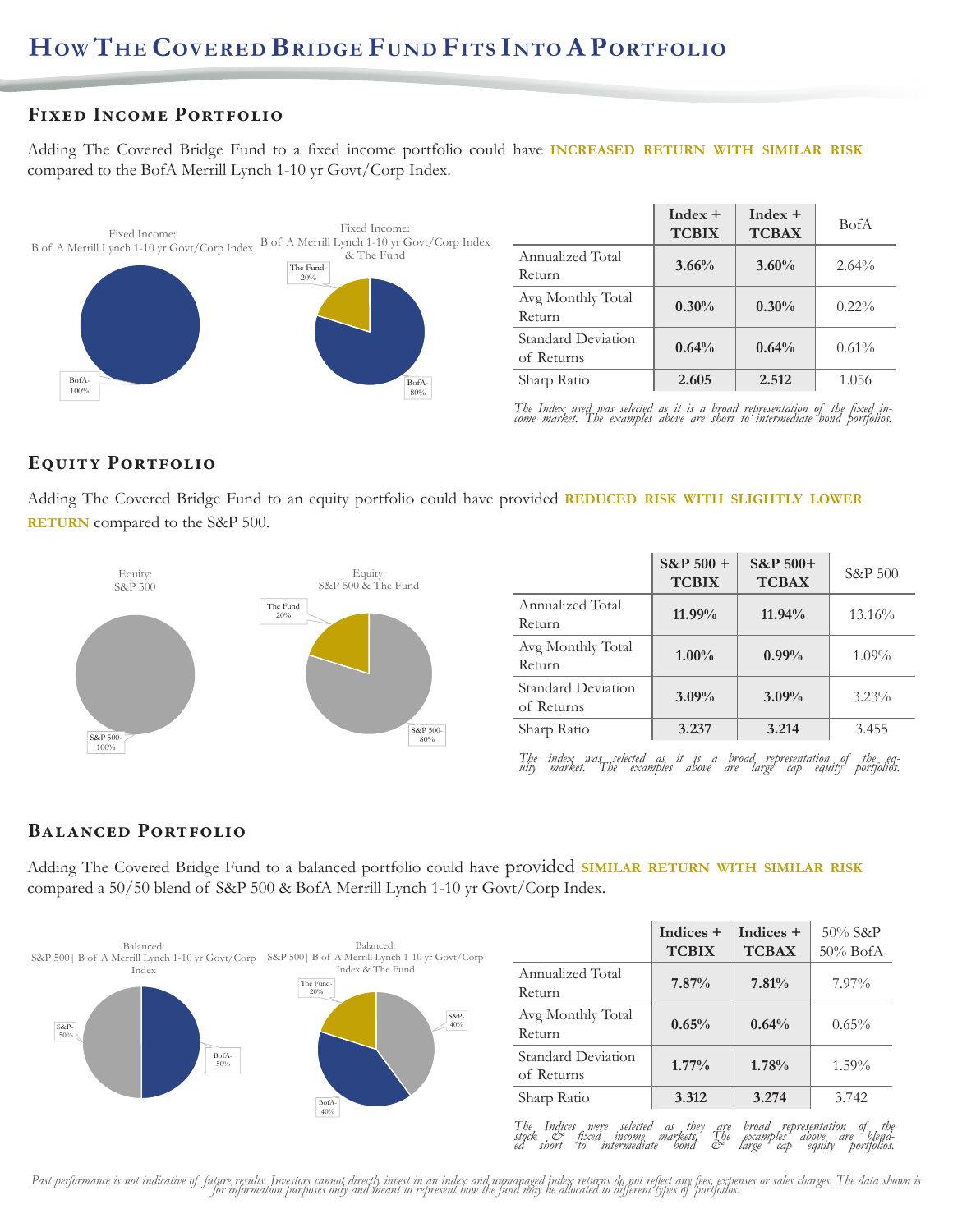## **TCBIX and TCBAX Morningstar Rating2**

#### **The Fund's Rank in Morningstar Option Category1** *As of 12/31/2019 based on total returns*



|        | <b>TCBIX</b> | <b>TCBAX</b> | # Of Funds  |
|--------|--------------|--------------|-------------|
|        | in Category  | in Category  | in Category |
| 1-Year | 25           | 29           | 180         |
| 3-Year | 21           | 24           | 114         |
| 5-Year | 12           |              |             |

## **Morningstar Return Scale The Fund's MPT Snap Shot**

|                          | Based on 3 Year Numbers |              |              |
|--------------------------|-------------------------|--------------|--------------|
| <b>Morningstar</b>       |                         | <b>TCBIX</b> | <b>TCBAX</b> |
| <b>Return</b><br>Overall | R-Squared               | 82.15        | 81.98        |
|                          | <b>B</b> eta            | 0.77         | 0.78         |
| $+Avg$                   | Std. Dev                | 10.33        | 10.40        |



#### **Portfolio Manager-John K. Schonberg, CFA**

- Fund manager since inception
- Industry experience since 1988
- **• Patent recipient for Rules Based Risk Management**
- Former Senior Portfolio Manager at Columbia Management, American Express & Piper Capital Management

#### **Portfolio Manager-Michael J. Dashner, CFA**

- Fund manager since inception
- Industry experience since 2007
- Current Large Cap Equity Growth team member with Stonebridge Capital Advisors
- Former Head Trader at Stonebridge Capital Advisors

#### CONTACT:

651-424-0043 thecoveredbridgefund.com

2550 University Ave West, Suite 180 South St. Paul, MN, 55114

*1 180 funds in 1 year, 114 funds in 3 year, 71 funds in 5 year Option Writing Category, rankings are based on trailing total returns, rankings based on 1, 3 and 5 year period ending on 12/31/19. 2 ©2018 Morningstar. All Rights Reserved. The information contained herein: (1) is proprietary to Morningstar and/or its content providers; (2) may not be copied or distributed; and (3) is not warranted to be accurate, complete or timely. Neither Morningstar nor its content providers are responsible for any damages or losses arising from any use of this information. Past performance is no guarantee of future results. The Morningstar RatingTM for funds, or "star rating", is calculated for managed products (including mutual funds, variable annuity and variable life subaccounts, exchange-traded funds, closedend funds, and separate accounts) with at least a three-year history. Exchange-traded funds and open-ended mutual funds are considered a single population for comparative purposes. It is calculated based on a Morningstar Risk-Adjusted Return measure that accounts for variation in a managed product's monthly excess performance, placing more emphasis on downward variations and rewarding consistent performance. The Morningstar Rating does not include any adjustment for sales loads. The top 10% of products in each product category receive 5 stars, the next 22.5% receive 4 stars, the next 35% receive 3 stars, the next 22.5% receive 2 stars, and the bottom 10% receive 1 star. The Overall Morningstar Rating for a managed product is derived from a weighted average of the performance figures associated with its three-, five-, and 10-year (if applicable) Morningstar Rating metrics. Morningstar Rating is for the A and I shares*